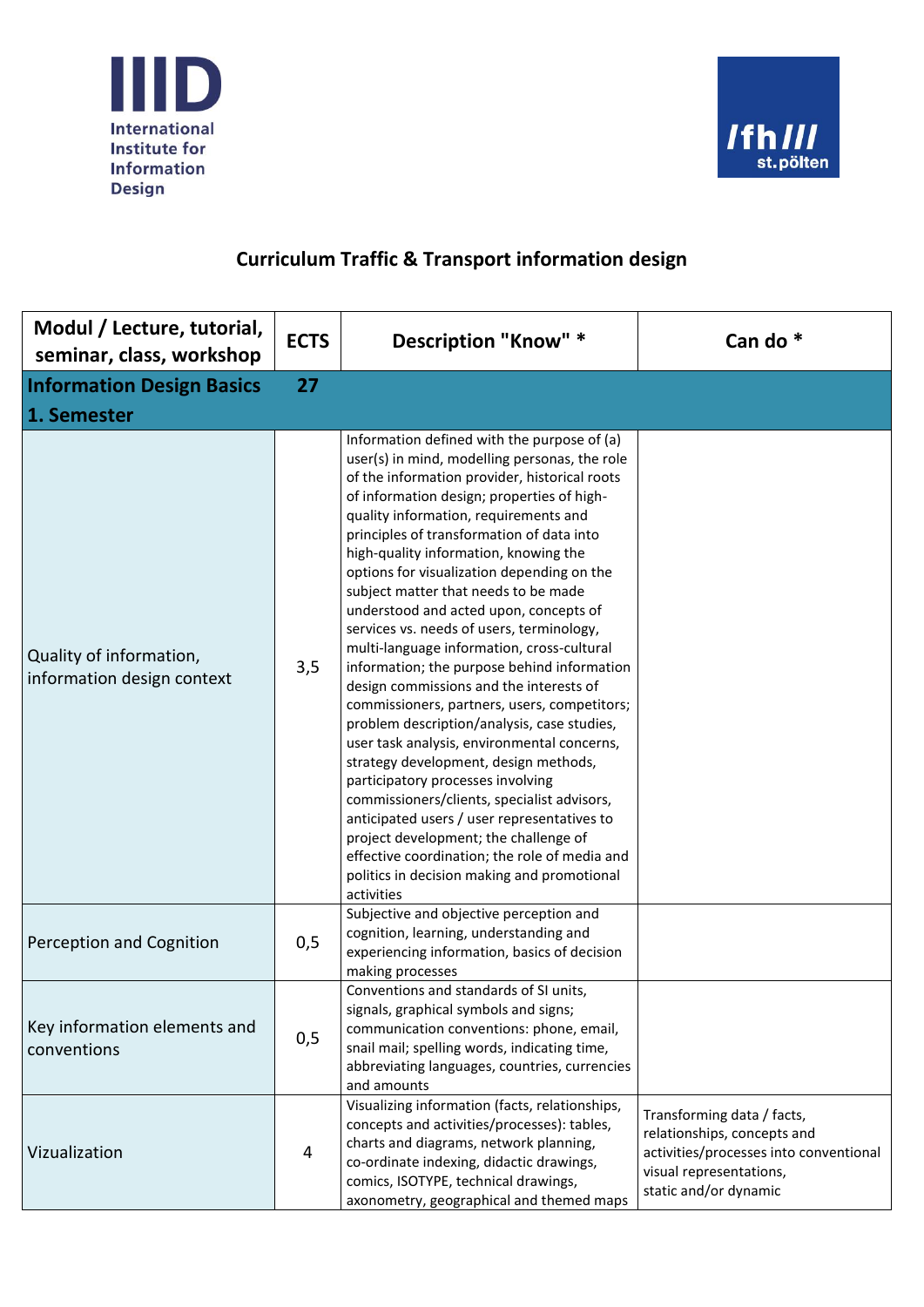



|                                                                   |                | 2D and 3D                                                                                                                                                                                                                                                                                                                                                                                                                              |                                                                                                                                                                                                                                                                                                                                                                                                                    |
|-------------------------------------------------------------------|----------------|----------------------------------------------------------------------------------------------------------------------------------------------------------------------------------------------------------------------------------------------------------------------------------------------------------------------------------------------------------------------------------------------------------------------------------------|--------------------------------------------------------------------------------------------------------------------------------------------------------------------------------------------------------------------------------------------------------------------------------------------------------------------------------------------------------------------------------------------------------------------|
|                                                                   |                |                                                                                                                                                                                                                                                                                                                                                                                                                                        |                                                                                                                                                                                                                                                                                                                                                                                                                    |
|                                                                   |                |                                                                                                                                                                                                                                                                                                                                                                                                                                        | Animating information to alert                                                                                                                                                                                                                                                                                                                                                                                     |
| Animated information                                              | $\overline{2}$ | Principles of animation, cognitive limitations,<br>available software                                                                                                                                                                                                                                                                                                                                                                  | attention and enhance<br>comprehension                                                                                                                                                                                                                                                                                                                                                                             |
| Writing for understanding                                         | 3              | Readability criteria for writing in one's<br>mother tongue and in English, reading grade<br>levels, etiquette, considering requirements<br>underlying the automatic translation of<br>information for text and voice output                                                                                                                                                                                                            | Professional writing according to<br>criteria of reading grade levels with<br>regard to defined audiences in own<br>language and English, considering<br>requirements of automatic<br>translation; editorial consistency in<br>the use of<br>typographic coding                                                                                                                                                    |
| Typography                                                        | $\overline{2}$ | Principles of typography; structuring<br>information; information mapping; content<br>of typographic toolbox and applications;<br>legibility, colour, contrast                                                                                                                                                                                                                                                                         | Determining appropriate type<br>(face, weight, size, colour) and<br>structuring text information for<br>optimal comprehension; editorial<br>consistency in the use of typographic<br>coding                                                                                                                                                                                                                        |
| Sound, haptic and olfactoric<br>information                       | $\mathbf{1}$   |                                                                                                                                                                                                                                                                                                                                                                                                                                        | Applying sound, haptic and olfactoric<br>elements to enhance the<br>effectiveness of information                                                                                                                                                                                                                                                                                                                   |
| Inclusive/universal design<br>requirements                        | 1,5            | Knowing the documented requirements of<br>people with special needs, above all people<br>with visual, cognitive and/or hearing<br>impairments                                                                                                                                                                                                                                                                                          | Designing information that meets the<br>requirements of people with special<br>needs with regards to defined tasks,<br>goals and situations of use                                                                                                                                                                                                                                                                 |
| Interface and interaction design                                  | 2,5            | Traditional and electronic interfaces,<br>screen/display interaction, interaction with<br>suppliers/help desks, user profile-based<br>information retrieval, multi-language<br>information presentation                                                                                                                                                                                                                                | Designing interactive purpose<br>oriented interfaces, traditional and<br>electronic                                                                                                                                                                                                                                                                                                                                |
| Evaluation methods including<br>feedback generating<br>techniques | $\mathbf{3}$   | Methods of opinion research; evaluation<br>methods indicating information elements<br>which result in good and/or poor or wrong<br>understanding and/or applicability;<br>application of benchmarking methods,<br>interpretation of results, methods of<br>triggering instant feedback, documenting,<br>analysing, evaluating feedback and reacting<br>to it, enhancing customer loyalty; task-based<br>performance evaluation methods | Specifying evaluation procedures and<br>taking pre-cautions for continuous<br>user feedback, drafting of<br>benchmarking specifications for<br>testing the quality of information with<br>regard to given performance criteria<br>and needed indications for improving<br>the information, drafting of<br>procedures for handling and acting<br>upon feedback of users and partners<br>involved in the use process |
| Case study                                                        | 3              | Investigation into information from<br>public sources                                                                                                                                                                                                                                                                                                                                                                                  |                                                                                                                                                                                                                                                                                                                                                                                                                    |
| Module colloquium                                                 | 0,5            |                                                                                                                                                                                                                                                                                                                                                                                                                                        |                                                                                                                                                                                                                                                                                                                                                                                                                    |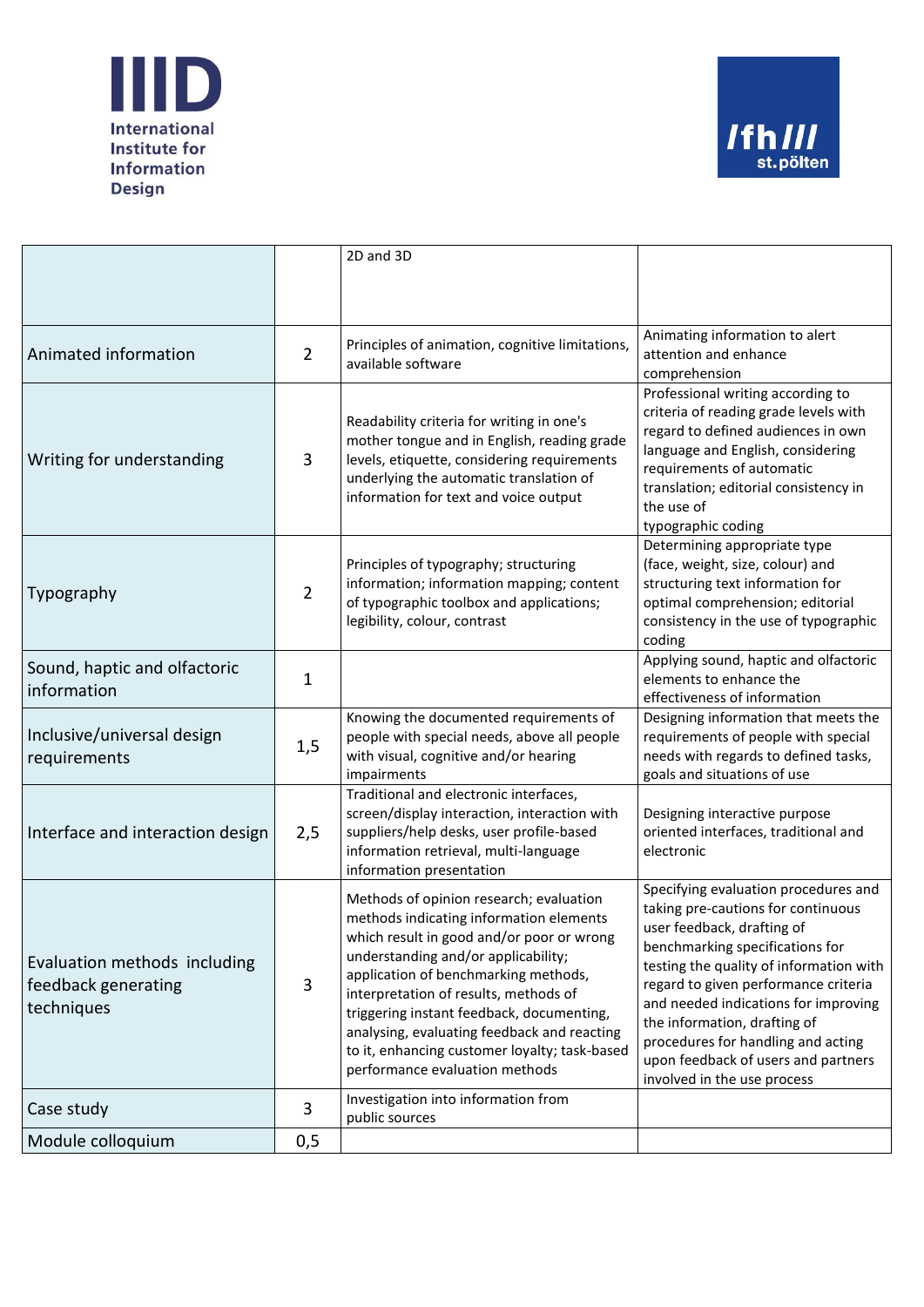



| <b>Multimodal Information</b>                                  | 27             |                                                                                                                                                                                                                                                                                                                                                                                                                                                                                                                                                                                                                                                                                                                                                                                      | Designing multimodal information for<br>various purposes with simultaneous                                                                               |
|----------------------------------------------------------------|----------------|--------------------------------------------------------------------------------------------------------------------------------------------------------------------------------------------------------------------------------------------------------------------------------------------------------------------------------------------------------------------------------------------------------------------------------------------------------------------------------------------------------------------------------------------------------------------------------------------------------------------------------------------------------------------------------------------------------------------------------------------------------------------------------------|----------------------------------------------------------------------------------------------------------------------------------------------------------|
| 2. Semester                                                    |                |                                                                                                                                                                                                                                                                                                                                                                                                                                                                                                                                                                                                                                                                                                                                                                                      | consideration of the highest possible<br>safety standards, ease of production,<br>maintenance and updating                                               |
| Readily available and made-to-<br>measure information carriers | 4              | Properties of solid, flexible and translucent<br>information carriers for standard use and<br>environmental applications; processing,<br>laminating, joining and bonding techniques;<br>translucent, retroreflective, luminescent<br>materials, wood, metal, plastics and<br>composite materials; special requirements<br>for outdoor use (temperature, rain, snow,<br>sun, wind) and recycling; floating<br>information carriers / electric and electronic<br>information carriers / indoor + outdoor; light<br>boxes, spotlighting, floodlighting, static and<br>dynamic LCD + (O)LED based indicators and<br>displays, video walls, e-ink, "neon" displays,<br>solar panels, solar light guiding and signalling<br>elements, requirements concerning outdoor<br>use and recycling | Determining and specifying<br>conventional and electric and<br>electronic information<br>displays/carriers including power and<br>data feed requirements |
| Information application and<br>surface protection              | 2,5            | Applying information on boards, vehicles,<br>architecture, scaffolding, hoardings, gantries<br>(e.g. on motorways) by printing, plotting and<br>laser cutting, stencilling, embossing; print<br>varnishing, laminating, heat sealing,<br>anti-graffiti coating; environmental criteria;<br>daylight beaming/projecting for multiple<br>viewers and/or people with visual<br>impairments                                                                                                                                                                                                                                                                                                                                                                                              | Specifying information application<br>and surface protection measures                                                                                    |
| Self-production and<br>exchangeability of signs                | $\overline{2}$ | Utilization of office machinery and<br>processes; add-on equipment and<br>supporting software                                                                                                                                                                                                                                                                                                                                                                                                                                                                                                                                                                                                                                                                                        | Specifying of required production<br>facilities including relevant software,<br>providing training for office staff                                      |
| Sound generating devices                                       | 0,5            | Standardized and multi-purpose sound<br>generators                                                                                                                                                                                                                                                                                                                                                                                                                                                                                                                                                                                                                                                                                                                                   | Specifying sound generators for<br>specific purposes                                                                                                     |
| Touch sensitive displays                                       | 0,5            | Touch screen technology applications                                                                                                                                                                                                                                                                                                                                                                                                                                                                                                                                                                                                                                                                                                                                                 | Employing touch screen technologies<br>to enhance interactive<br>communication with information<br>displayed on displays of self-service<br>facilities   |
| Mobile devices, mobile services                                | $\mathbf{1}$   | Compass and maps, portable GPS navigation<br>systems (including smart phones) and<br>exemplary applications                                                                                                                                                                                                                                                                                                                                                                                                                                                                                                                                                                                                                                                                          | Employing mobile devices for<br>navigation and real-time information                                                                                     |
| Introduction into exhibition and<br>environmental design       | $\mathbf{1}$   | Basics of exhibition and environmental<br>design                                                                                                                                                                                                                                                                                                                                                                                                                                                                                                                                                                                                                                                                                                                                     |                                                                                                                                                          |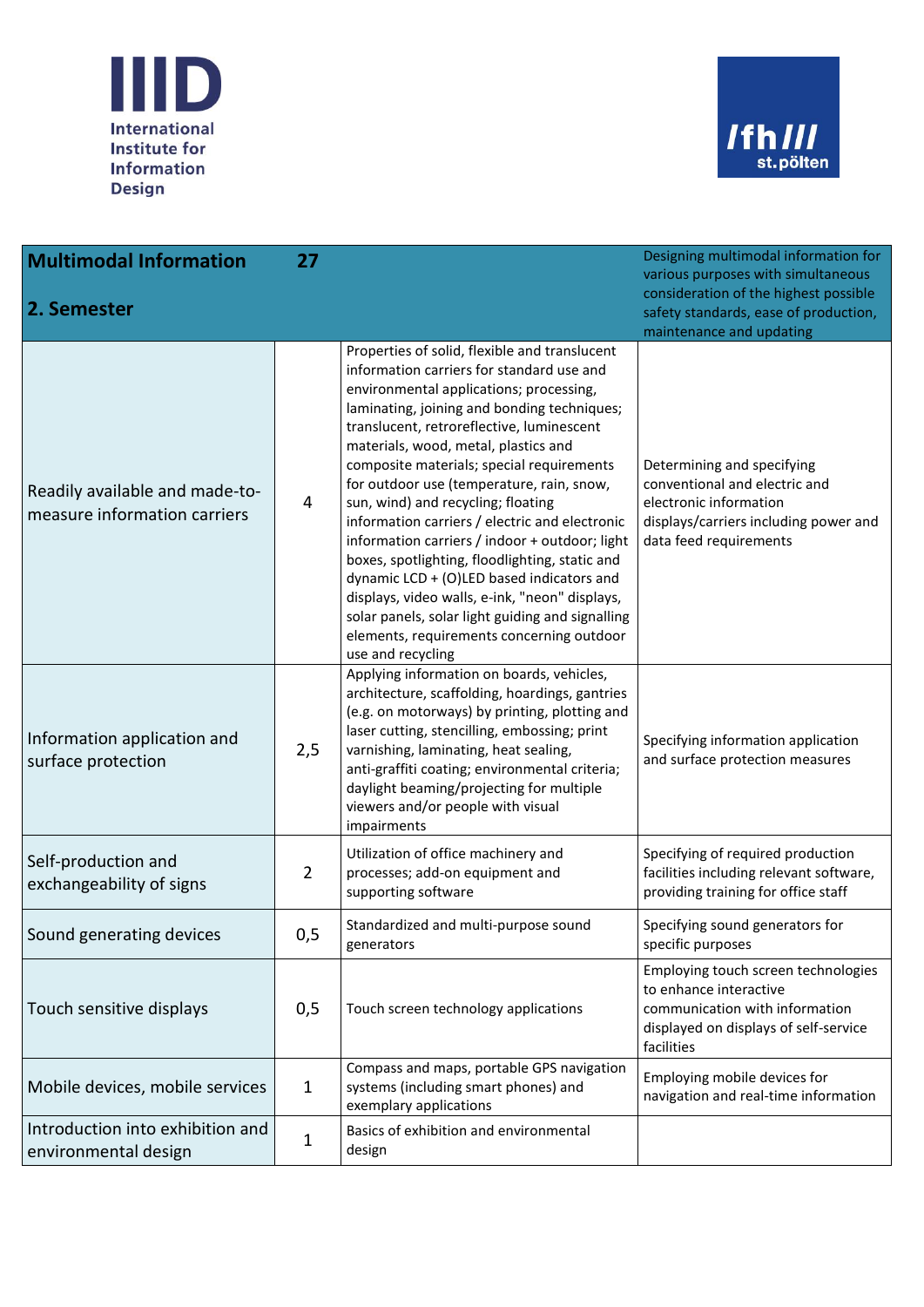



| Information storage,<br>translation, transmission and<br>output | 3              | Data base and data management systems,<br>gateways, information terminals/kiosks, NFC,<br>bar and QR codes, automated translation,<br>information output                                                                                                                                                                                                                                                                                                                                                                                                                                                                                                                               |                                                                                                                                                       |
|-----------------------------------------------------------------|----------------|----------------------------------------------------------------------------------------------------------------------------------------------------------------------------------------------------------------------------------------------------------------------------------------------------------------------------------------------------------------------------------------------------------------------------------------------------------------------------------------------------------------------------------------------------------------------------------------------------------------------------------------------------------------------------------------|-------------------------------------------------------------------------------------------------------------------------------------------------------|
| Cross media design tools                                        | $\overline{2}$ | Software for cross media productions,<br>integrating and overcoming limits of<br>proprietary software                                                                                                                                                                                                                                                                                                                                                                                                                                                                                                                                                                                  | Utilizing appropriate software for<br>design and update measures                                                                                      |
| Contract management of<br>multimodal information<br>products    | 1,5            | Principles of specifying design, components,<br>materials and processes, estimating labor<br>and other costs, tendering, execution<br>control, final acceptance                                                                                                                                                                                                                                                                                                                                                                                                                                                                                                                        | Preparing tendering documents,<br>supervising production, assisting<br>clients with final acceptance                                                  |
| Investigations into realized<br>multimodal information          | 3,5            | Original specification, function, reliability,<br>maintenance, running costs, usability, visual<br>appearance, sustainability, feed,<br>foundation/fixation                                                                                                                                                                                                                                                                                                                                                                                                                                                                                                                            | Applying insights from projects<br>studied                                                                                                            |
| Project work and seminar                                        | 5              | Design of information for multimodal use,<br>employing cross-media software                                                                                                                                                                                                                                                                                                                                                                                                                                                                                                                                                                                                            | Designing information to meet both<br>user and technical requirements of<br>multimodal information systems                                            |
| Module colloquium                                               | 0,5            |                                                                                                                                                                                                                                                                                                                                                                                                                                                                                                                                                                                                                                                                                        |                                                                                                                                                       |
| <b>Traffic Information</b>                                      | 27             |                                                                                                                                                                                                                                                                                                                                                                                                                                                                                                                                                                                                                                                                                        | Designing traffic information systems                                                                                                                 |
| 3. Semester                                                     |                |                                                                                                                                                                                                                                                                                                                                                                                                                                                                                                                                                                                                                                                                                        | for various purposes with<br>simultaneous consideration of the<br>highest possible safety standards,<br>ease of production, maintenance and<br>update |
| Wayfinding and wayshowing                                       | 0,5            | Principles of wayfinding and wayshowing,<br>(architectural) landmarks, information<br>contained in maps and how it relates to the<br>environment, light and colour, distance and<br>travel time, infoconnectivity enhancing<br>interconnected intermodal transport<br>systems, pre-trip information requirements                                                                                                                                                                                                                                                                                                                                                                       |                                                                                                                                                       |
| <b>Public information</b>                                       | 2,5            | Expressing meanings through signals,<br>pictograms and graphical symbols<br>(as for timetables) and type; internationally<br>understood key words, colours;<br>comprehension criteria depending on<br>cognition, presented amount of information,<br>viewing time, quality of the display medium,<br>contrast/luminance, information structure,<br>visual acuity of the viewer, environmental<br>conditions; applications on roads, pedestrian<br>precints, in stations, vehicles and via PCs and<br>mobile devices to communicate transport<br>information, house rules, available<br>services/facilities and their operation, traffic<br>information, guidelines on how to behave in |                                                                                                                                                       |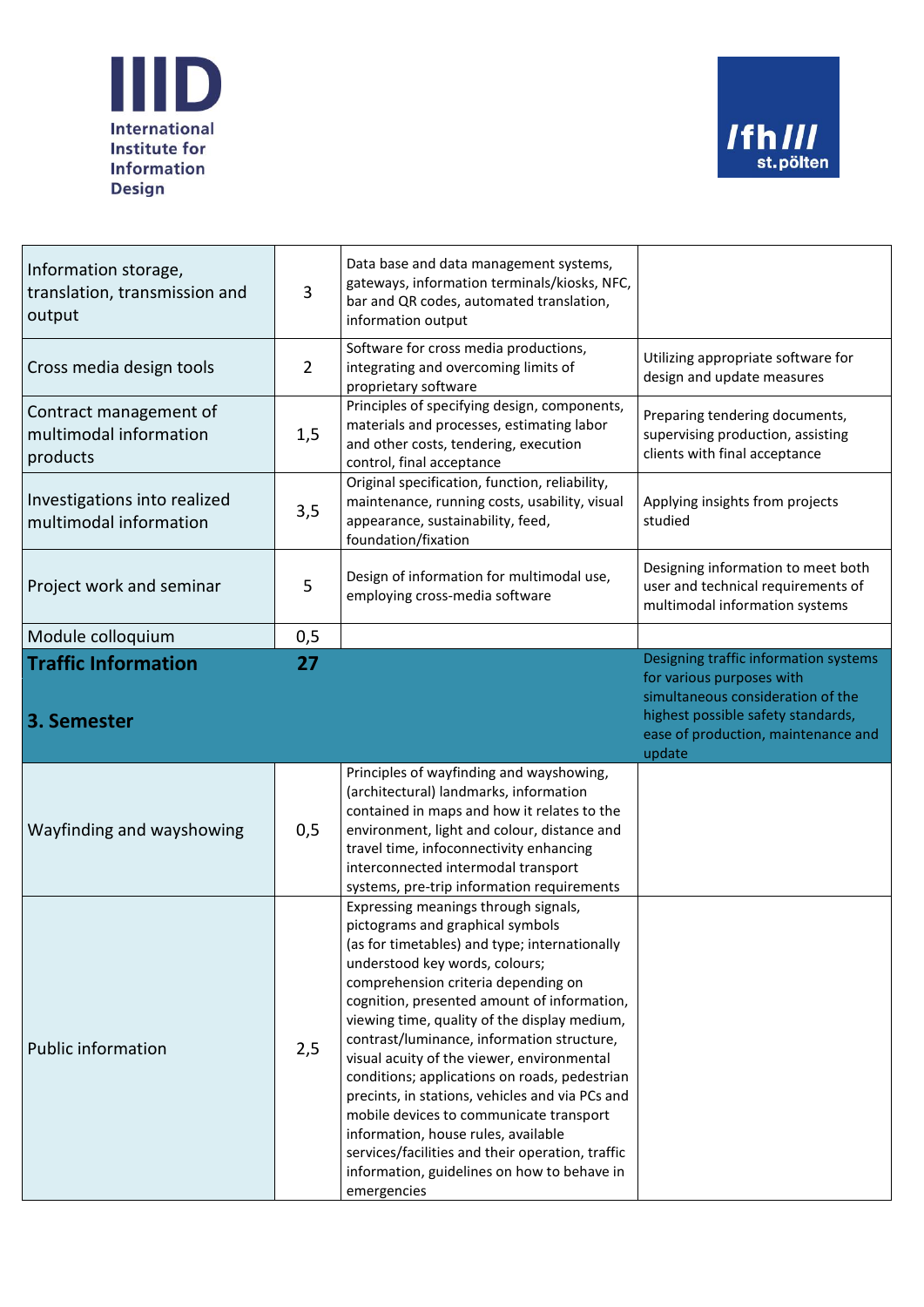



| (Proprietary) environmental<br>sign systems outdoor/indoor                              | 1,5          | (Proprietary) environmental sign systems<br>outdoor/indoor: range of available products<br>and applicability; requirement of<br>stock-keeping and supply guarantee of spare<br>parts                                                                                                                                             | Comparing advantages and<br>disadvantages of proprietary<br>environmental sign systems,<br>specifying proprietary sign systems,<br>taking precautions to safeguard<br>replenishments                     |
|-----------------------------------------------------------------------------------------|--------------|----------------------------------------------------------------------------------------------------------------------------------------------------------------------------------------------------------------------------------------------------------------------------------------------------------------------------------|----------------------------------------------------------------------------------------------------------------------------------------------------------------------------------------------------------|
| Mounting, fixing and founding                                                           | $\mathbf{1}$ | Fixing of stable and flexible information<br>carriers on vehicles, walls, scaffolding,<br>hoardings, gantries (e.g. on motorways) and<br>(suspended) ceilings; considering<br>requirements on surfaces and materials<br>(coated and uncoated metal, glass, bricks,<br>concrete, wood), supports and foundations                  | Specifying mounting, fixing and<br>founding requirements                                                                                                                                                 |
| Global navigation satellite<br>systems, in-car navigation<br>systems and output devices | $\mathbf{1}$ | NAVSTAR GPS, Galileo, GLONASS, MTSAT,<br>Compass; PDAs, smart phones, proprietary<br>navigation systems                                                                                                                                                                                                                          | Employing global navigation satellite<br>systems to enhance mobility                                                                                                                                     |
| Access enabling devices as part<br>of traffic systems                                   | $\mathbf{1}$ | Access enabling devices for restricted access<br>areas (parking spaces, delivery zones, etc.),<br>with and without integrated user profile;<br>card and transponder access systems, key<br>fobs, keywatch, proximity readers, biometric<br>readers, wireless transmitters                                                        | Employing identification and access<br>systems and designing their interfaces<br>to speed up the collecting and<br>understanding of information and the<br>use of related facilities                     |
| Signage and information<br>systems                                                      |              |                                                                                                                                                                                                                                                                                                                                  | Designing traffic and transport<br>information systems for various<br>purposes with simultaneous<br>consideration of highest possible<br>safety standards, ease of production,<br>maintenance and update |
| Outdoor signage and<br>information systems                                              | 3            | Signage and information systems for roads,<br>cyclists, pedestrians, stadiums, open-air<br>trade fairs, festivals, urban districts /<br>shopping areas, theme-walks, zoos, botanical<br>gardens, nature reserves and parks, hiking &<br>jogging routes, fitness parcours, skiing<br>slopes, cross-country ski runs, parking lots |                                                                                                                                                                                                          |
| Real-time traffic information                                                           | 1,5          | Dynamic real-time information for drivers in<br>cities and on motorways via VMS (Variable<br>Message Signs) via mobile phones and<br>in-car navigation systems                                                                                                                                                                   |                                                                                                                                                                                                          |
| Signage for waterways and<br>aviation                                                   | 0,5          | Signage and information systems for<br>waterways and aviation                                                                                                                                                                                                                                                                    |                                                                                                                                                                                                          |
| Signage and information<br>systems for indoor orientation                               | 2,5          | Signage and information systems for indoor<br>orientation: administrative buildings,<br>libraries, museums, hospitals, shopping<br>centers, trade fairs, railway stations, air<br>terminals, parking garages                                                                                                                     |                                                                                                                                                                                                          |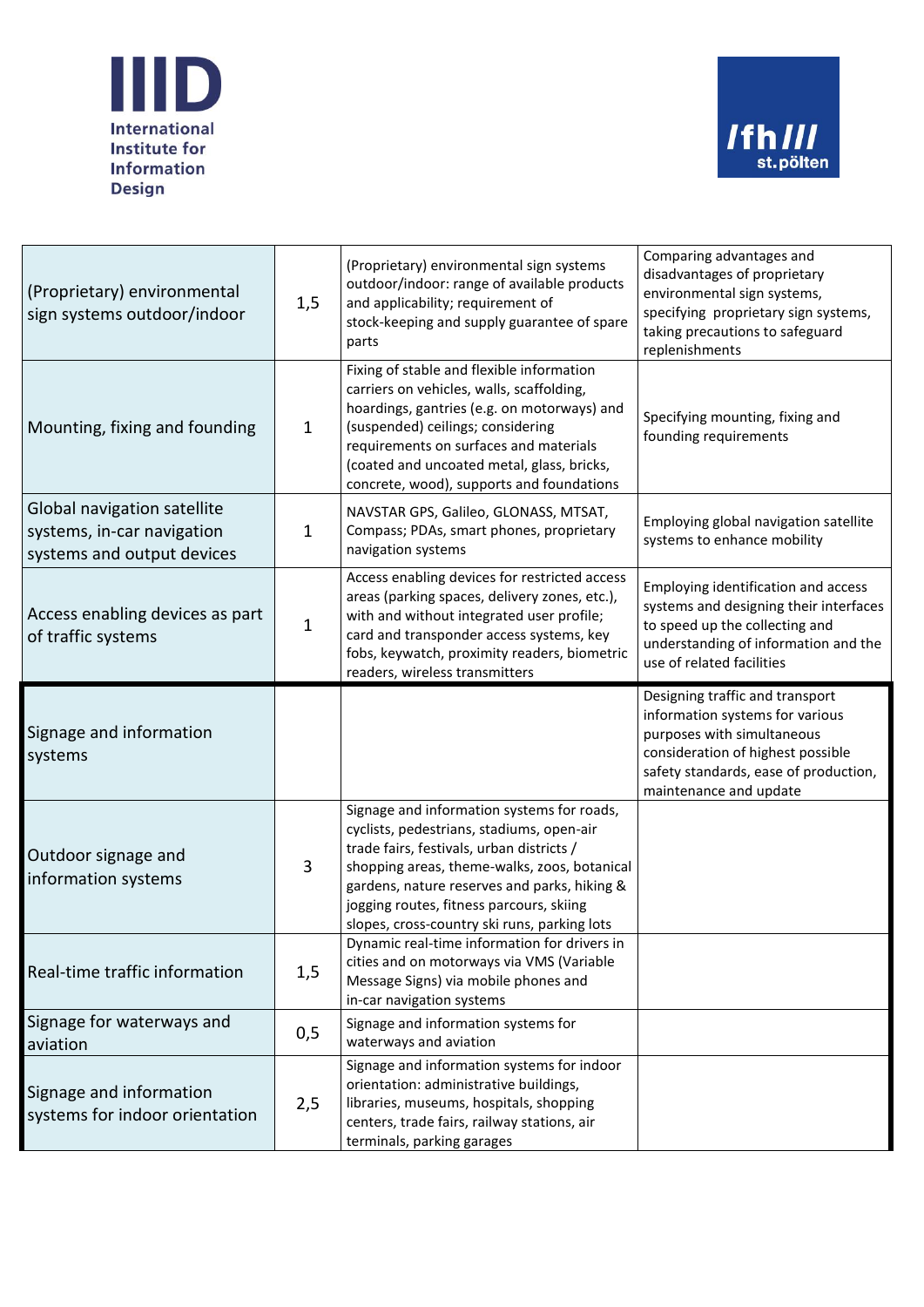



| Danger warning, rescue and<br>escape information                   | 0,5          | General danger warning signs and signals,<br>marking of escape routes, fire fighting<br>installations, rescue facilities and equipment,<br>in buildings and outdoor                                                                                                                                                                                                                                                                                                                                       |                                                                                                                                                                                                                                                               |
|--------------------------------------------------------------------|--------------|-----------------------------------------------------------------------------------------------------------------------------------------------------------------------------------------------------------------------------------------------------------------------------------------------------------------------------------------------------------------------------------------------------------------------------------------------------------------------------------------------------------|---------------------------------------------------------------------------------------------------------------------------------------------------------------------------------------------------------------------------------------------------------------|
| Inclusive/universal design:<br>traffic information<br>requirements | $\mathbf{1}$ | Knowing the requirements of people with<br>special needs in public spaces, shopping<br>malls and the intersections to public<br>transport systems                                                                                                                                                                                                                                                                                                                                                         |                                                                                                                                                                                                                                                               |
| Laws, regulations and<br>standards                                 | $\mathbf{1}$ | Vienna Convention, national road signage<br>and marking regulations; regulations<br>governing the operation of parking lots and<br>garages, technical and medical facilities;<br>standards for public information symbols,<br>safety signs, safety colours, guiding systems<br>in general and for specific purposes;<br>requirements of disability discrimination<br>acts; EEC Directive 91/439 of 29 July 1991 on<br>driving licences; law enforcement<br>regulations, information policies and practice | Safeguarding conformity of designed<br>traffic and transport information with<br>applicable laws, regulations and<br>standards safeguarding conformity of<br>designed traffic and transport<br>information with applicable laws,<br>regulations and standards |
| Contract management of traffic<br>information products             | 1,5          | Principles of specifying design, components,<br>materials and processes, estimating labor<br>and other costs, tendering, execution<br>control, final acceptance                                                                                                                                                                                                                                                                                                                                           | Preparing tendering documents,<br>supervising production and<br>mounting/fixing, assisting clients with<br>final acceptance                                                                                                                                   |
| Investigations into realized<br>traffic information systems        | 2,5          | Original specification, function, reliability,<br>maintenance, running costs, usability, size(s),<br>visual appearance, environmental<br>compatibility, feed, foundation/fixation                                                                                                                                                                                                                                                                                                                         | Applying insights from projects<br>studied                                                                                                                                                                                                                    |
|                                                                    |              |                                                                                                                                                                                                                                                                                                                                                                                                                                                                                                           | Singling out a traffic information<br>(re-)design challenge, investigating<br>system function, status of use and                                                                                                                                              |
| Project work and seminar<br>Module colloquium                      | 5<br>0,5     |                                                                                                                                                                                                                                                                                                                                                                                                                                                                                                           | level of user satisfaction with regard<br>to defined user groups, tasks and set<br>goals; doing interviews, working in a<br>team                                                                                                                              |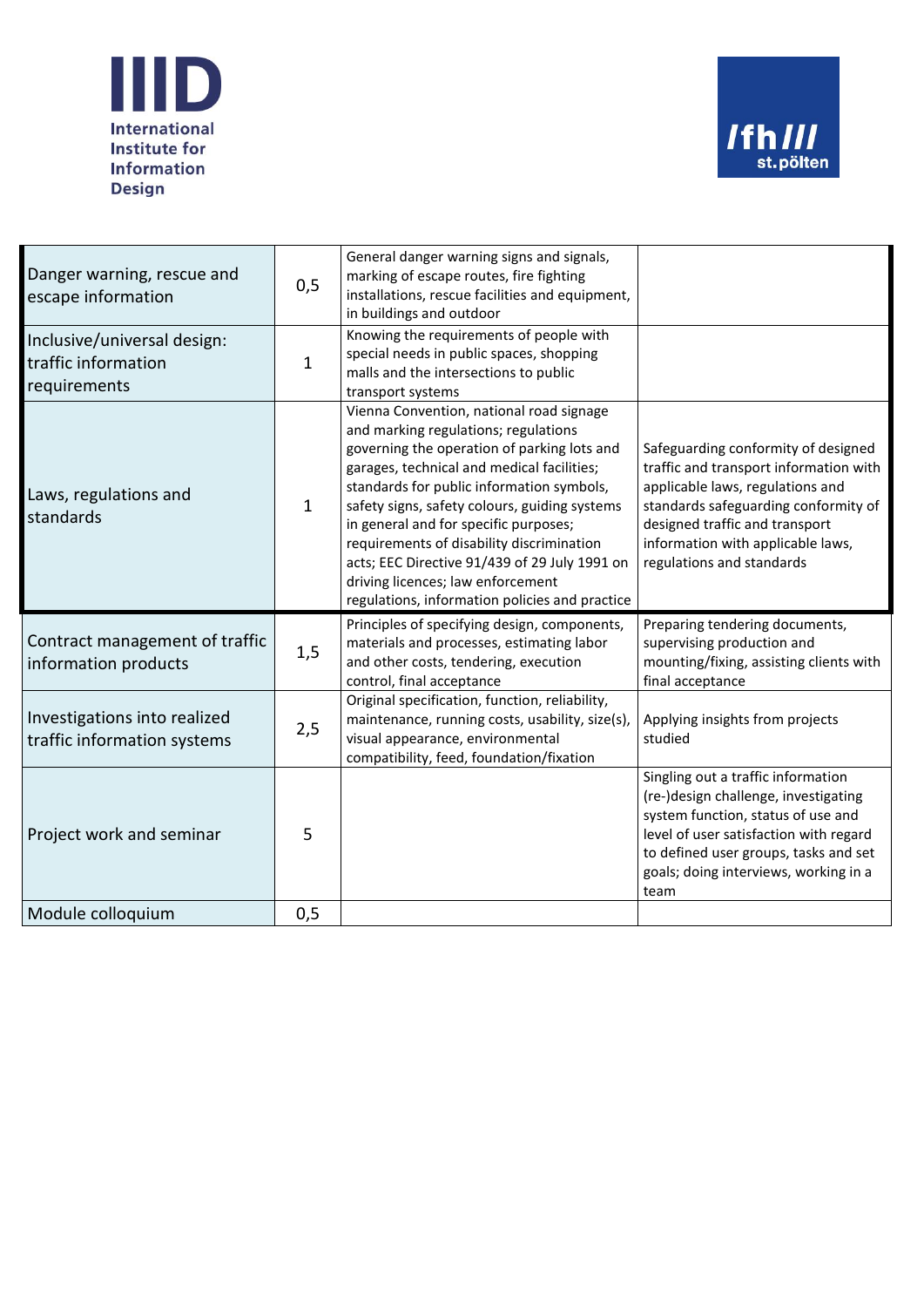



| <b>Public Transport</b><br><b>Information</b>                                   | 27             |                                                                                                                                                                                                                                                                                                                                                                                                                                                                                                                                                                                                         | Designing transport information<br>systems for various purposes with<br>simultaneous consideration of highest<br>possible safety standards, ease of |
|---------------------------------------------------------------------------------|----------------|---------------------------------------------------------------------------------------------------------------------------------------------------------------------------------------------------------------------------------------------------------------------------------------------------------------------------------------------------------------------------------------------------------------------------------------------------------------------------------------------------------------------------------------------------------------------------------------------------------|-----------------------------------------------------------------------------------------------------------------------------------------------------|
| 4. Semester                                                                     |                |                                                                                                                                                                                                                                                                                                                                                                                                                                                                                                                                                                                                         | production, maintenance and<br>updating                                                                                                             |
| The psychology of travel,<br>scheduled and on-demand<br>transport services      | $\overline{2}$ | Historical development of transport services,<br>legal framework and current organizational<br>practice; types of travel for various purposes<br>of various people at different seasons and<br>day/night times; certainty & uncertainty as<br>deciding factor for the choice of transport<br>modes; the role of the ecological footprint<br>and cost implications; pre-trip information<br>requirements; information needs to facilitate<br>the combination of individual transport<br>(on foot, by bike, by car), public and<br>on-demand transport; information<br>requirements in transitional zones |                                                                                                                                                     |
| Public transport information<br>systems 1: Content                              | 2,5            | Public transport systems related information,<br>pre-trip and on the move: print and screen<br>timetables, network and route diagrams,<br>indicating fare systems and fare stages,<br>validation procedures, travel duration and<br>area of validity of tickets, conditions for<br>changing modes of transport; providing<br>personalized information                                                                                                                                                                                                                                                   | Designing content of public transport<br>systems related information                                                                                |
| Public transport information<br>systems 2: Media                                | 1,5            | Information access via mobile phone<br>cameras (QR / Quick Response codes,<br>NFC / Near Field Communication tags), info<br>screens, on-board information systems;<br>journey planners                                                                                                                                                                                                                                                                                                                                                                                                                  | Determining the appropriate media<br>for specific public transport systems<br>related information                                                   |
| Real-time information for<br>public transport users                             | 1,5            | Real-time information in multimodal<br>transport systems provided on variable and<br>dynamic public displays, PCs and mobile<br>devices; requirements of dynamic schedule<br>synchronization                                                                                                                                                                                                                                                                                                                                                                                                            | Integrating real-time information into<br>public transport information systems                                                                      |
| Danger warning, rescue and<br>escape information in public<br>transport systems | 0,5            | Danger warning signs and signals, marking of<br>escape routes, fire fighting installations,<br>rescue facilities and equipment,<br>in transitional zones, stations and vehicles<br>(trains, buses, ships, aircraft)                                                                                                                                                                                                                                                                                                                                                                                     | Integrating safety information into<br>public transport information systems                                                                         |
| Inclusive/universal design:<br>transport information<br>requirements            | 1,5            | Information for people with special needs at<br>home - for preparing for journeys - and on<br>the move, in station precincts, in stations,<br>at stops, in vehicles; PRM TSI / Technical<br>Specification for Interoperability for Persons<br>with Reduced Mobility                                                                                                                                                                                                                                                                                                                                     | Considering the special needs of<br>handicapped people when designing<br>public transport information                                               |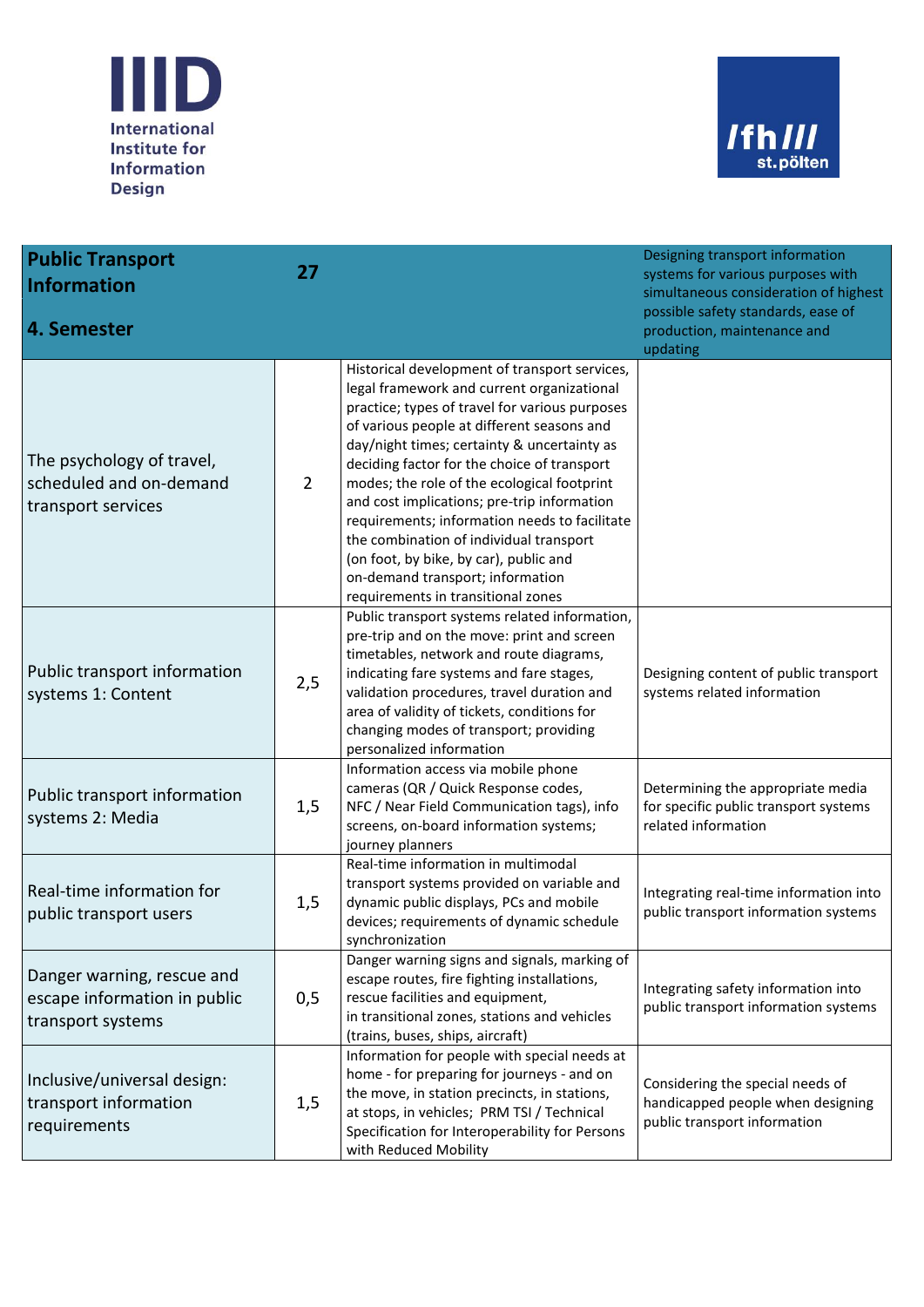



| Information in case of<br>irregularities                                                        | $\mathbf{1}$ | Information in case of irregular service due<br>to technical problems or incidents                                                                                                                                                                                                                                                                                                                                                                           | Taking precautions for information<br>needed in case of irregularities by<br>designing public transport<br>information                                                                                                                                                                                                                                                                                            |
|-------------------------------------------------------------------------------------------------|--------------|--------------------------------------------------------------------------------------------------------------------------------------------------------------------------------------------------------------------------------------------------------------------------------------------------------------------------------------------------------------------------------------------------------------------------------------------------------------|-------------------------------------------------------------------------------------------------------------------------------------------------------------------------------------------------------------------------------------------------------------------------------------------------------------------------------------------------------------------------------------------------------------------|
| Access enabling devices and<br>self-service facilities in public<br>transport systems           | 1,5          | Access enabling devices with and without<br>integrated user profile; card and transponder<br>access systems, key fobs, keywatch, camera<br>equipped mobile phones, proximity readers,<br>biometric readers, wireless transmitters;<br>application areas: public transport systems,<br>recreation and sports facilities, ski lifts, etc.;<br>requirements on interfaces of self-service<br>facilities (information kiosks, ticket<br>machines, self-check-in) | Considering the usefulness and the<br>requirements of access enabling<br>devices and self-service facilities<br>when designing public transport<br>information                                                                                                                                                                                                                                                    |
| Sound signals and acoustic<br>announcements                                                     | 1            | Standard sound signals and their meanings,<br>standard announcements, multi-language<br>announcements, synthetic voice generation                                                                                                                                                                                                                                                                                                                            | Considering the requirements on<br>sound signals and acoustic<br>announcements when designing<br>public transport information systems                                                                                                                                                                                                                                                                             |
| Evaluation methods & quality<br>control of information in public<br>transport systems           | 2,5          | Evaluation of public transport information:<br>availability, appropriateness, effectiveness.<br>Application of benchmarking methods,<br>interpretation of results, methods of<br>triggering instant feedback of travellers on<br>malfunctioning facilities and shortfall of<br>services, documenting, analysing, evaluating<br>feedback and reacting to it, enhancing<br>customer loyalty                                                                    | Specifying evaluation procedures and<br>taking precautions for continuous<br>user feedback, drafting of<br>benchmarking specifications for<br>testing the quality of information with<br>regard to given performance criteria<br>and needed indications for improving<br>the information, drafting of<br>procedures for handling and acting<br>upon feedback of users and partners<br>involved in the use process |
| Laws, regulations and<br>standards                                                              | 1            | UIC standards and EC regulations; TSI PRM<br>Rail Vehicle Accessibility (Interoperable Rail<br>System) Regulations; ATOC Vehicles<br>Standard; HSE railway safety principles and<br>guidance; ISO standards for public<br>information symbols, safety signs, safety<br>colours, guiding systems in general and for<br>specific purposes; Requirements of disability<br>discrimination acts                                                                   | Safeguarding conformity of designed<br>traffic and transport information with<br>applicable laws, regulations and<br>standards                                                                                                                                                                                                                                                                                    |
| Contract management of<br>(scheduled and on-demand)<br>public transport information<br>products | 1,5          | Principles of specifying design, components,<br>materials and processes, estimating labor<br>and other costs, tendering, execution<br>control, final acceptance                                                                                                                                                                                                                                                                                              | Preparing tendering documents,<br>supervising production and<br>mounting/fixing, assisting clients with<br>final acceptance                                                                                                                                                                                                                                                                                       |
| Investigations into realized<br>transport information systems                                   | 3            | Original specification, function,<br>appropriateness, effectiveness, reliability,<br>maintenance, initial and running costs,<br>usability, visual appearance, environmental<br>compatibility                                                                                                                                                                                                                                                                 | Applying insights from projects<br>studied when designing public<br>transport information                                                                                                                                                                                                                                                                                                                         |